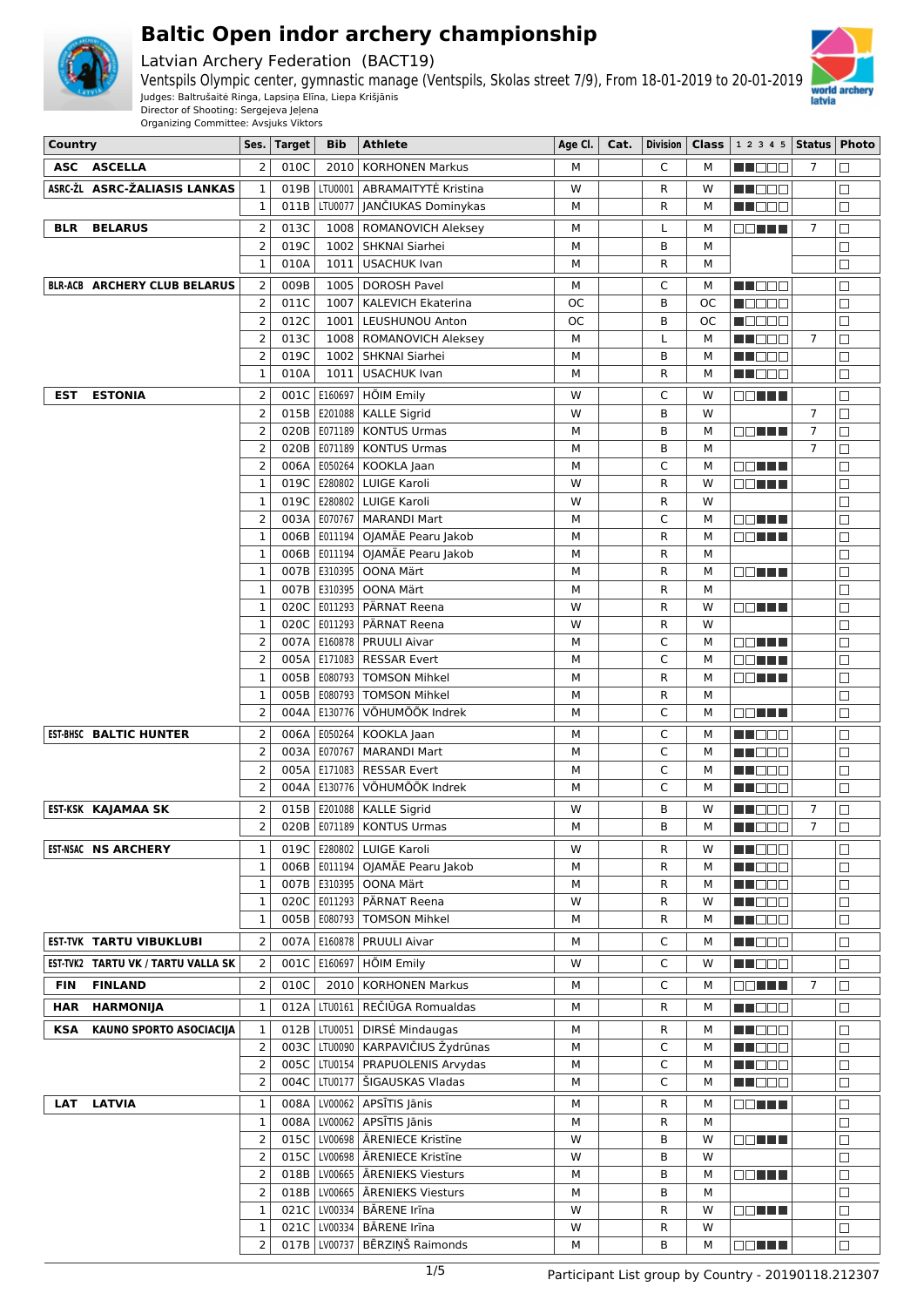

Latvian Archery Federation (BACT19)



Ventspils Olympic center, gymnastic manage (Ventspils, Skolas street 7/9), From 18-01-2019 to 20-01-2019 Judges: Baltrušaitė Ringa, Lapsiņa Elīna, Liepa Krišjānis Director of Shooting: Sergejeva Jeļena

| Country           | Ses.                          | <b>Target</b> | <b>Bib</b> | <b>Athlete</b>                                                      | Age Cl. | Cat. | <b>Division</b> |        | Class $\vert$ 1 2 3 4 5 Status   Photo |                |                  |
|-------------------|-------------------------------|---------------|------------|---------------------------------------------------------------------|---------|------|-----------------|--------|----------------------------------------|----------------|------------------|
| <b>LAT LATVIA</b> | $\overline{2}$                | 017B          |            | LV00737 BĒRZINŠ Raimonds                                            | М       |      | B               | М      |                                        |                | П                |
|                   | $\mathbf 1$                   | 008C          |            | LV00286 BLĀZE Dāvis                                                 | М       |      | R               | М      | <b>OD THE</b>                          |                | □                |
|                   | $\mathbf 1$                   | 008C          |            | LV00286   BLĀZE Dāvis                                               | M       |      | R               | M      |                                        |                | $\Box$           |
|                   | $\mathbf 1$                   | 021A          |            | LV00709 BLŪMENTĀLE-UISKA Līga                                       | W       |      | R               | W      | <b>DDDDDD</b>                          |                | $\Box$           |
|                   | $\mathbf 1$                   |               |            | 021A   LV00709   BLŪMENTĀLE-UISKA Līga                              | W       |      | R               | W      |                                        |                | □                |
|                   | $\mathbf 1$                   |               |            | 010C   LV00323   BRUŽIS Jānis                                       | М       |      | R               | M      | OO HILL                                |                | □                |
|                   | $\mathbf 1$                   |               |            | 010C LV00323 BRUŽIS Jānis                                           | М       |      | R               | M      |                                        |                | $\Box$           |
|                   | $\overline{2}$                |               |            | 017C   LV00377   BURKEVICS Modris                                   | М       |      | в               | М      | <b>OBLES</b>                           |                | $\Box$           |
|                   | $\overline{2}$                |               |            | 017C   LV00377   BURKEVICS Modris                                   | М       |      | в               | М      |                                        |                | $\Box$           |
|                   | $\mathbf 1$                   | 019A          |            | LV00088   DEŅISENOKA Līga Ilona                                     | W       |      | R               | W      | 88 E S S S S S                         |                | □                |
|                   | $\mathbf 1$                   | 019A          |            | LV00088   DEŅISENOKA Līga Ilona                                     | W       |      | R               | W      |                                        |                | $\Box$           |
|                   | $\overline{2}$                | 012B          |            | LV00508   DREIMANIS Edgars                                          | М       |      | L               | M      | <b>DDDDD</b>                           |                | $\Box$           |
|                   | $\mathbf 1$                   | 005C          |            | LV00561   FROLOVS Mihails                                           | М       |      | R               | М      | <b>BBBBB</b>                           |                | □                |
|                   | $\mathbf 1$                   |               |            | 005C   LV00561   FROLOVS Mihails                                    | М       |      | R               | М      |                                        |                | □                |
|                   | $\mathbf 1$                   |               |            | 016C LV00345   GĀRDE Emīlija                                        | W       |      | R               | W      | <u>to a little</u>                     |                | $\Box$           |
|                   | $\mathbf 1$                   |               |            | 016C   LV00345   GĀRDE Emīlija                                      | W       |      | R               | W      |                                        |                | $\Box$           |
|                   | $\overline{2}$                | 001B          |            | LV00463 GRINVALDE Janeta                                            | W       |      | C               | W      | <b>BELLE</b>                           |                | $\Box$           |
|                   | $\overline{2}$                | 007B          |            | LV00161   JAKUBANECS Jānis                                          | М       |      | C               | М      | 88 E S S S S S                         |                | $\Box$           |
|                   | $\mathbf 2$                   | 008B          |            | LV00131 JONASTS Gints                                               | М       |      | C               | М      | OO EE E                                |                | $\Box$           |
|                   | $\overline{2}$<br>$\mathbf 1$ | 002B          |            | LV00527   KARĒLE Aleksandra<br>012C LV00640   KAULIŅŠ Ģirts         | W<br>М  |      | C<br>R          | W<br>M | OO EE E                                |                | $\Box$           |
|                   | $\mathbf 1$                   |               |            | 012C LV00640 KAULIŅŠ Ģirts                                          | М       |      | R               | M      | <b>DDDDDD</b>                          |                | □<br>$\Box$      |
|                   | $\mathbf 1$                   |               |            | 020A   LV00037   KREICBERGA Anete                                   | W       |      | R               | W      | OO HILL                                |                | □                |
|                   | $\mathbf 1$                   |               |            | 020A   LV00037   KREICBERGA Anete                                   | W       |      | R               | W      |                                        |                | $\Box$           |
|                   | $\mathbf 1$                   |               |            | 006C   LV00567   KROTOVS Aleksejs                                   | М       |      | R               | M      | OO TITL                                |                | $\Box$           |
|                   | $\mathbf 1$                   |               |            | 006C   LV00567   KROTOVS Aleksejs                                   | M       |      | R               | M      |                                        |                | $\Box$           |
|                   | $\mathbf 1$                   | 002C          |            | LV00715   KULTAEV Nikita                                            | М       |      | R               | М      | <b>ROLL B</b>                          |                | $\Box$           |
|                   | $\mathbf 1$                   | 002C          |            | LV00715   KULTAEV Nikita                                            | М       |      | R               | M      |                                        |                | $\Box$           |
|                   | $\mathbf 1$                   | 011A          |            | 1009   KURBYKO Vladimir                                             | М       |      | R               | M      | OO HELL                                |                | $\Box$           |
|                   | $\mathbf 1$                   | 011A          |            | 1009   KURBYKO Vladimir                                             | М       |      | R               | М      |                                        |                | $\Box$           |
|                   | $\overline{2}$                | 009A          |            | LV00001 KUZŅECOVS Andris                                            | M       |      | C               | М      | 80 H H H                               |                | $\Box$           |
|                   | $\mathbf 1$                   | 009B          |            | LV00376   LAGZDIŅŠ Lauris                                           | М       |      | R               | М      | <b>DOMNI</b>                           |                | $\Box$           |
|                   | $\mathbf 1$                   | 009B          |            | LV00376   LAGZDIŅŠ Lauris                                           | M       |      | R               | M      |                                        |                | $\Box$           |
|                   | 1                             | 007A          |            | LV00046   LAPSIŅŠ Eduards                                           | М       |      | R               | М      | OO TITL                                |                | $\Box$           |
|                   | $\mathbf 1$                   | 007A          |            | LV00046   LAPSIŅŠ Eduards                                           | M       |      | R               | M      |                                        |                | $\Box$           |
|                   | $\overline{2}$                | 012A          |            | LV00606   LIGNICKIS Arnis                                           | М       |      | Г               | М      | 88 <b>88 88 88</b>                     |                | $\Box$           |
|                   | $\mathbf 1$                   | 003A          |            | LV00528   LINDE Mārtiņš                                             | М       |      | R               | M      | <b>BBTH</b>                            |                | $\Box$           |
|                   | $\mathbf 1$                   | 003Al         |            | LV00528 LINDE Mārtiņš                                               | М       |      | R.              | М      |                                        |                | $\Box$           |
|                   | 1                             |               |            | 018A   LV00664   LUSTE Evija                                        | W       |      | R               | W      | <b>ROBER</b>                           |                |                  |
|                   | $\mathbf 1$                   | 018A          |            | LV00664   LUSTE Evija                                               | W       |      | R               | W      |                                        |                | $\Box$           |
|                   | $\mathbf 1$                   |               |            | 008B   LV00315   LUTERS Kaspars                                     | М       |      | R               | М      | <b>ODEER</b>                           |                | □                |
|                   | $\mathbf 1$                   |               |            | 008B   LV00315   LUTERS Kaspars                                     | М       |      | R               | М      |                                        |                | □                |
|                   | $\mathbf 1$                   | 015A          |            | LV00134   MATVEJEVA Rimma                                           | W       |      | R               | W      | 88 E E E                               |                | $\Box$           |
|                   | $\mathbf 1$                   | 015A          |            | LV00134   MATVEJEVA Rimma                                           | W       |      | R               | W      |                                        |                | $\Box$           |
|                   | $\overline{2}$                | 019B          |            | LV00736   MEGNIS Jānis                                              | М       |      | B               | м      | <b>BELLE</b>                           |                | □                |
|                   | $\overline{2}$                | 019B          |            | LV00736   MEGNIS Jānis                                              | М       |      | B               | М      |                                        |                | □                |
|                   | $\overline{2}$                |               |            | 005B   LV00142   MEĻEŠKEVIČS Sergejs                                | М       |      | C               | М      | OO EE E                                |                | П                |
|                   | 1                             | 017A          |            | LV00559   MKRJANA Karine                                            | W       |      | R               | W      | OO EE E                                | $\overline{7}$ | $\Box$           |
|                   | $\mathbf 1$                   | 017A          |            | LV00559   MKRJANA Karine                                            | W       |      | R               | W      |                                        | $\overline{7}$ | □                |
|                   | $\mathbf 1$                   | 004A          |            | LV00182   MOROZKOV Samir                                            | М       |      | R               | М      | <b>ODEER</b>                           |                | □                |
|                   | $\mathbf 1$<br>$\overline{2}$ |               |            | 004A   LV00182   MOROZKOV Samir<br>014A   LV00009   NOVADS Kristaps | М<br>М  |      | R               | M      |                                        |                | $\Box$<br>$\Box$ |
|                   | $\mathbf 1$                   |               |            | 007C LV00148 OPOLČENOVS Aleksejs                                    | М       |      | Г<br>R          | М<br>М | OO EE E<br>OO HEL                      |                | □                |
|                   | $\mathbf 1$                   |               |            | 007C LV00148 OPOLČENOVS Aleksejs                                    | М       |      | R               | М      |                                        |                | □                |
|                   | $\mathbf 1$                   |               |            | 018C LV00396   PERCOVA Nadežda                                      | W       |      | R               | W      | 88 <b>88 88 88</b>                     |                | П                |
|                   | $\mathbf 1$                   |               |            | 018C LV00396   PERCOVA Nadežda                                      | W       |      | R               | W      |                                        |                | $\Box$           |
|                   | 1                             |               |            | 001C   LV00677   PERCOVS Andrejs                                    | М       |      | R               | М      | O DI BILI                              |                | $\Box$           |
|                   | $\mathbf 1$                   |               |            | 001C   LV00677   PERCOVS Andrejs                                    | М       |      | R               | М      |                                        |                | □                |
|                   | $\overline{2}$                |               |            | 018C   LV00678   POPOVS Pāvels                                      | М       |      | B               | М      | 88 <b>88 88</b>                        |                | □                |
|                   | $\overline{2}$                |               |            | 018C   LV00678   POPOVS Pāvels                                      | М       |      | B               | М      |                                        |                | $\Box$           |
|                   | $\mathbf 1$                   |               |            | 001A   LV00515   RABKEVIČS Ivars                                    | М       |      | R               | М      | OO HEL                                 |                | $\Box$           |
|                   | $\mathbf{1}$                  |               |            | 001A   LV00515   RABKEVIČS Ivars                                    | М       |      | R               | M      |                                        |                | $\Box$           |
|                   |                               |               |            |                                                                     |         |      |                 |        |                                        |                |                  |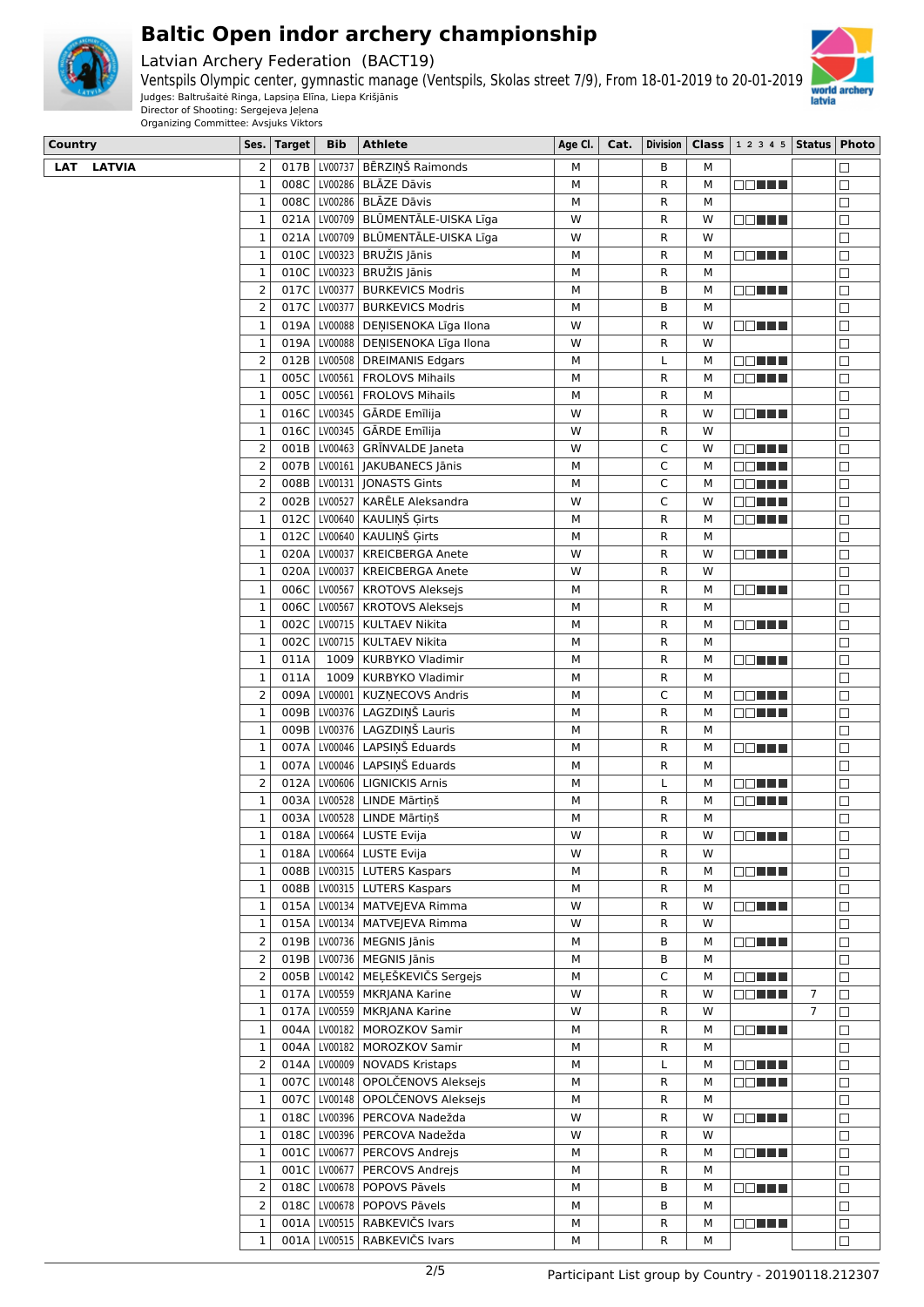

Latvian Archery Federation (BACT19)



Ventspils Olympic center, gymnastic manage (Ventspils, Skolas street 7/9), From 18-01-2019 to 20-01-2019 Judges: Baltrušaitė Ringa, Lapsiņa Elīna, Liepa Krišjānis Director of Shooting: Sergejeva Jeļena

**Country Ses. Target Bib Athlete Age Cl. Cat. Division Class 1 2 3 4 5 Status Photo**

| <b>LAT</b><br><b>LATVIA</b> | 1              | 017C |                |                                        | W | R            |   |                     |                | $\Box$ |
|-----------------------------|----------------|------|----------------|----------------------------------------|---|--------------|---|---------------------|----------------|--------|
|                             |                |      |                | LV00091   RJABKOVA Marina              |   |              | w | O DI BILI           |                |        |
|                             | $\mathbf{1}$   | 017C | LV00091        | RJABKOVA Marina                        | W | R            | W |                     |                | $\Box$ |
|                             | 1              | 009A |                | LV00541   SAARS Raivo                  | м | R            | М | <b>ROLL</b>         |                | $\Box$ |
|                             | $\mathbf{1}$   | 009A | LV00541        | <b>SAARS Raivo</b>                     | M | $\mathsf{R}$ | М |                     |                | $\Box$ |
|                             | $\mathbf{1}$   | 015B | LV00612        | SAMOVIČA Lelde                         | W | $\mathsf{R}$ | W | OO TITL             |                | $\Box$ |
|                             | $\mathbf 1$    | 015B |                | LV00612 SAMOVIČA Lelde                 | W | $\mathsf{R}$ | W |                     |                | $\Box$ |
|                             | $\mathbf 1$    | 016B |                | LV00470 SAVŠAJEVA Anna                 | W | R            | W |                     |                | $\Box$ |
|                             |                |      |                |                                        |   |              |   |                     |                |        |
|                             | 1              | 004C |                | LV00565   SEDIHS Iļja                  | м | R            | М | E E HE              |                | $\Box$ |
|                             | $\mathbf{1}$   | 004C |                | LV00565   SEDIHS Iļja                  | М | R            | M |                     |                | $\Box$ |
|                             | $\mathbf{1}$   | 002A |                | LV00186   SERGEJEVS Romans             | м | R            | М | OO EE E             |                | $\Box$ |
|                             | $\mathbf 1$    | 002A |                | LV00186   SERGEJEVS Romans             | М | R            | M |                     |                | $\Box$ |
|                             | $\overline{2}$ | 010A |                | LV00443   ŠILOVS Edgars                | М | C            | M | <u>e e lit</u>      |                | $\Box$ |
|                             | $\mathbf 1$    | 003C |                | LV00436 SIŅŅIKOVS Nikolajs             | M | $\mathsf{R}$ | M | O DI LI LI          |                | $\Box$ |
|                             |                |      |                |                                        |   |              |   |                     |                |        |
|                             | $\mathbf{1}$   | 003C |                | LV00436   SIŅŅIKOVS Nikolajs           | М | $\mathsf{R}$ | M |                     |                | $\Box$ |
|                             | $\mathbf 1$    |      |                | 009C   LV00147   SKREBELS Igors        | м | R            | М | O D D D D           |                | $\Box$ |
|                             | $\mathbf 1$    | 009C |                | LV00147   SKREBELS Igors               | М | R            | M |                     |                | $\Box$ |
|                             | $\overline{2}$ | 020A |                | LV00336 SOLOVJOVS Vitālijs             | м | B            | M | OO HA               |                | $\Box$ |
|                             | $\overline{2}$ | 020A |                | LV00336 SOLOVJOVS Vitālijs             | М | B            | M |                     |                | $\Box$ |
|                             | $\mathbf{1}$   | 020B |                |                                        | W | $\mathsf{R}$ | W |                     |                | $\Box$ |
|                             |                |      |                | LV00650 SPĀĢE Madara                   |   |              |   | <b>ROLL</b>         |                |        |
|                             | $\mathbf{1}$   | 020B |                | LV00650 SPĀĢE Madara                   | W | $\mathsf{R}$ | W |                     |                | $\Box$ |
|                             | $\mathbf{1}$   | 011C | LV00629        | SPĀĢIS Aigars                          | М | R            | M | OO HELL             |                | $\Box$ |
|                             | $\mathbf{1}$   | 011C |                | LV00629 SPĀĢIS Aigars                  | м | $\mathsf{R}$ | М |                     |                | $\Box$ |
|                             | $\mathbf{1}$   |      |                | 016A   LV00162   STRĒLE Benita         | W | $\mathsf{R}$ | W | <u>e e literatu</u> | $\overline{7}$ | $\Box$ |
|                             | $\mathbf{1}$   | 016A |                | LV00162 STRĒLE Benita                  | W | R            | W |                     | $\overline{7}$ | $\Box$ |
|                             |                |      |                |                                        |   |              |   |                     |                |        |
|                             | $\overline{2}$ | 013A |                | LV00003 ŠVEICIS Andis                  | М | L            | M | OO HA               |                | $\Box$ |
|                             | 1              | 006A |                | LV00585 SVIRSKIS Mārtiņš               | М | R            | М | 88 E E E            |                | $\Box$ |
|                             | $\mathbf{1}$   | 006A |                | LV00585 SVIRSKIS Mārtiņš               | М | R            | M |                     |                | $\Box$ |
|                             | $\overline{2}$ | 004B |                | LV00450 TITOVS Aleksandrs              | M | C            | М | 88 <b>88 8</b>      |                | $\Box$ |
|                             | $\mathbf{1}$   | 021B | LV00651        | TRINKŪNA Kintija Laima                 | W | $\mathsf{R}$ | W | n din Tin           |                | $\Box$ |
|                             | $\mathbf 1$    | 021B | LV00651        | TRINKŪNA Kintija Laima                 | W | R            | W |                     |                | $\Box$ |
|                             | $\overline{2}$ | 016B | LV00666        | <b>UKSTINA Estere</b>                  | W | B            | W |                     |                |        |
|                             |                |      |                |                                        |   |              |   |                     |                | $\Box$ |
|                             | $\overline{2}$ | 006B | LV00525        | <b>VAGANOVS Roberts</b>                | м | C            | М | O DE E E            |                | $\Box$ |
|                             | $\mathbf 1$    | 005A | LV00068        | VALDMANIS Jānis                        | м | R            | м | OO HA               |                | $\Box$ |
|                             | $\mathbf 1$    | 005A | LV00068        | VALDMANIS Jānis                        | М | R            | м |                     |                | $\Box$ |
| LAT-AIM AIM ARCHERY         | 1              | 002C | LV00715        | <b>KULTAEV Nikita</b>                  | м | R            | М | M DEC               |                | $\Box$ |
|                             | $\mathbf{1}$   | 018C | LV00396        |                                        | W |              | W |                     |                |        |
|                             |                |      |                | PERCOVA Nadežda                        |   | R            |   | M N D D M           |                | $\Box$ |
|                             | $\mathbf{1}$   |      | 001C LV00677   | PERCOVS Andrejs                        | м | R            | M | MI DE E             |                | $\Box$ |
|                             | $\mathbf 1$    |      | 017C   LV00091 | RJABKOVA Marina                        | W | R            | W | M I E E E           |                | $\Box$ |
|                             | $\overline{2}$ |      |                | 010A   LV00443   ŠILOVS Edgars         | М | Ċ            | M | MU O O O            |                | $\Box$ |
|                             | 1              |      |                | 003C   LV00436   SIŅŅIKOVS Nikolajs    | М | R            | М | MN DE V             |                | $\Box$ |
|                             |                |      |                |                                        |   |              |   |                     |                |        |
| LAT-AL ARCHERY LIEPĀJA      | $\overline{2}$ |      |                | 009C   LV00426   AIGARS Jānis          | м | C            | м | M NO SI S           |                | $\Box$ |
|                             | $\mathbf 1$    |      |                | 010C   LV00323   BRUŽIS Jānis          | м | R            | М | MU DOO              |                | $\Box$ |
|                             | $\mathbf 1$    |      |                | 016C LV00345 GĀRDE Emīlija             | W | R            | W | MU DOO              |                | $\Box$ |
|                             | 2              |      |                | 020A   LV00336   SOLOVJOVS Vitālijs    | М | B            | м | <b>HEDDD</b>        |                | $\Box$ |
| LAT-AMA AMAZONES            | $\mathbf 1$    |      |                | 008A   LV00062   APSĪTIS Jānis         | М | R            | М | M DOO               |                | $\Box$ |
|                             |                |      |                |                                        |   |              |   |                     |                |        |
|                             | 1              |      |                | 021C   LV00334   BĀRENE Irīna          | W | R            | W | MU DO U             |                | $\Box$ |
|                             | $\mathbf{1}$   |      |                | 021A   LV00709   BLŪMENTĀLE-UISKA Līga | W | R            | W | MU DOO              |                | $\Box$ |
|                             | $\mathbf 1$    |      |                | 019A LV00088 DEŅISENOKA Līga Ilona     | W | R            | W | MU DO B             |                | $\Box$ |
|                             | $\overline{2}$ |      |                | 007B LV00161 JAKUBANECS Jānis          | М | C            | М | <b>HE</b> OOO       |                | $\Box$ |
|                             | $\mathbf 1$    |      |                | 020A   LV00037   KREICBERGA Anete      | W | $\mathsf{R}$ | W | M N D O W           |                | $\Box$ |
|                             | $\mathbf 1$    |      |                | 007A   LV00046   LAPSIŅŠ Eduards       | М | R            | М | M NO OO             |                | $\Box$ |
|                             |                |      |                |                                        |   |              |   |                     |                |        |
|                             | $\mathbf{1}$   |      |                | 003A LV00528 LINDE Mārtiņš             | М | R            | м | <b>HE</b> DOO       |                | $\Box$ |
|                             | 1              |      |                | 018A   LV00664   LUSTE Evija           | W | R            | W | M DOO               |                | $\Box$ |
|                             | 1              |      |                | 015A   LV00134   MATVEJEVA Rimma       | W | R            | W | MU DO U             |                | $\Box$ |
|                             | 1              |      |                | 017A   LV00559   MKRJANA Karine        | W | R            | W | M NOOC              | $\overline{7}$ | $\Box$ |
|                             | $\mathbf 1$    |      |                | 004A   LV00182   MOROZKOV Samir        | М | R            | М | M H H H H           |                | $\Box$ |
|                             | $\overline{2}$ | 011A |                | LV00089   PAVLOVA Mairita              | W | L            | W |                     |                | $\Box$ |
|                             |                |      |                |                                        |   |              |   | <b>NN DEE</b>       |                |        |
|                             | 1              |      |                | 001A   LV00515   RABKEVIČS Ivars       | М | $\mathsf{R}$ | м | <b>HE</b> OOO       |                | $\Box$ |
|                             | $\mathbf 1$    |      |                | 009A   LV00541   SAARS Raivo           | М | $\mathsf{R}$ | М | M NOOC              |                | $\Box$ |
|                             | $\mathbf 1$    | 002A |                | LV00186   SERGEJEVS Romans             | М | R            | м | MN DE B             |                | $\Box$ |
|                             | $\mathbf 1$    | 016A | LV00162        | STRĒLE Benita                          | W | R            | W | <b>HE</b> DOO       | 7              | $\Box$ |
|                             | 1              |      |                | 006A   LV00585   SVIRSKIS Mārtiņš      | М | R            | М | M HOOG              |                | $\Box$ |
|                             |                |      |                |                                        |   |              |   |                     |                |        |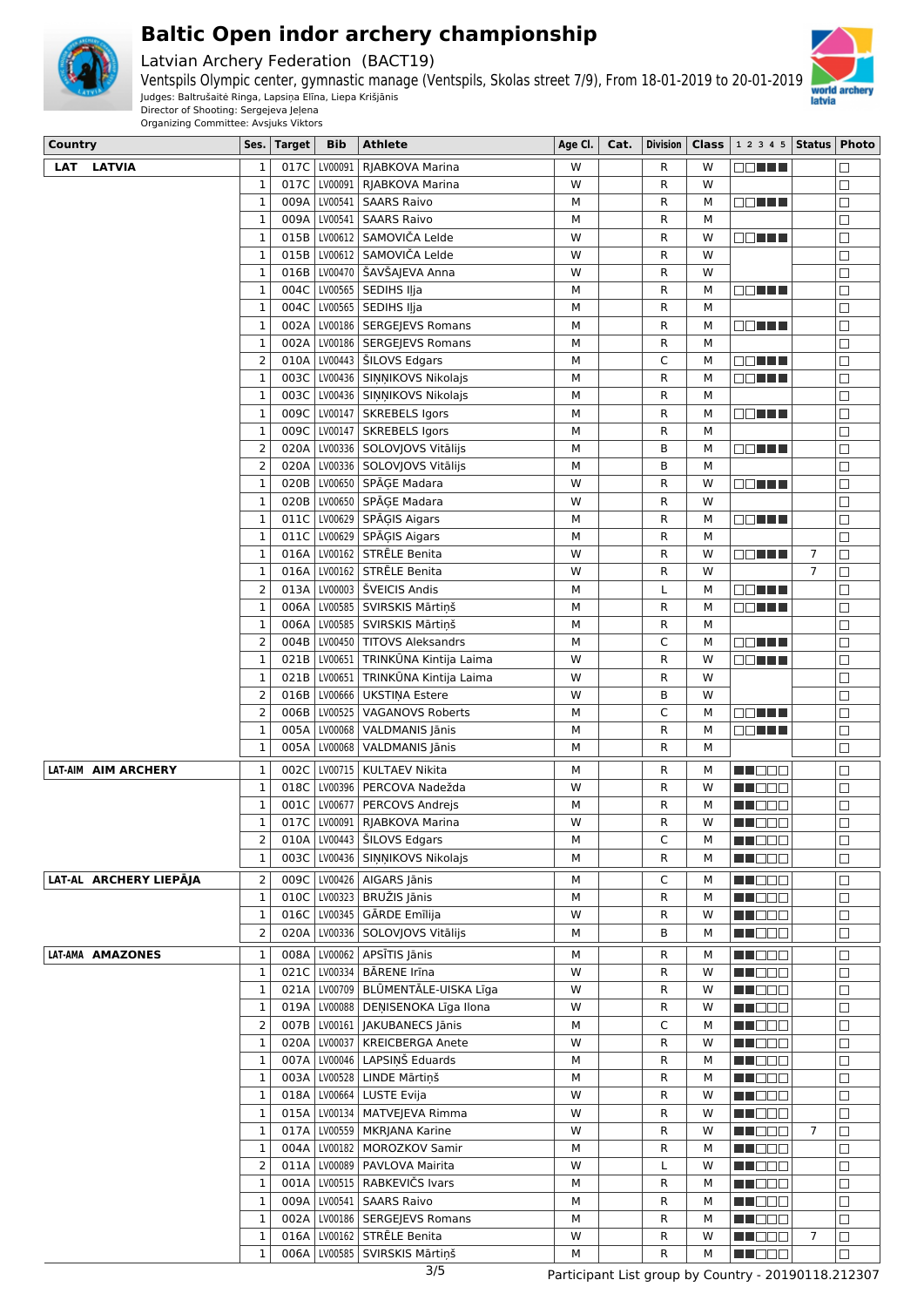

Latvian Archery Federation (BACT19)



Ventspils Olympic center, gymnastic manage (Ventspils, Skolas street 7/9), From 18-01-2019 to 20-01-2019 Judges: Baltrušaitė Ringa, Lapsiņa Elīna, Liepa Krišjānis Director of Shooting: Sergejeva Jeļena

| Country    |                                 | Ses.                           | <b>Target</b> | <b>Bib</b>     | <b>Athlete</b>                                                      | Age Cl. | Cat. | <b>Division</b> | <b>Class</b> | 1 2 3 4 5   Status   Photo |                  |
|------------|---------------------------------|--------------------------------|---------------|----------------|---------------------------------------------------------------------|---------|------|-----------------|--------------|----------------------------|------------------|
|            | LAT-AMA AMAZONES                | $\overline{2}$                 | 006B          | LV00525        | <b>VAGANOVS Roberts</b>                                             | М       |      | C               | M            | N N D D D                  |                  |
|            |                                 | $\mathbf{1}$                   | 005A          | LV00068        | VALDMANIS Jānis                                                     | М       |      | R               | М            | M NO D O                   | $\Box$           |
|            | LAT-CUR CURLAND                 | $\overline{2}$                 | 017C          | LV00377        | <b>BURKEVICS Modris</b>                                             | M       |      | B               | М            | M DO D                     | $\Box$           |
|            |                                 | 1                              | 009B          | LV00376        | LAGZDIŅŠ Lauris                                                     | M       |      | R               | М            | n i Bele                   | $\Box$           |
|            |                                 | $\mathbf{1}$                   | 008B          |                | LV00315   LUTERS Kaspars                                            | M       |      | R               | M            | N NOOC                     | П                |
|            |                                 | $\overline{2}$                 | 018C          |                | LV00678   POPOVS Pāvels                                             | M       |      | B               | M            | MA DE S                    | $\Box$           |
|            |                                 | $\overline{2}$                 |               |                | 016B   LV00666   UKSTINA Estere                                     | W       |      | B               | W            | M DO B                     | $\Box$           |
|            | LAT-FRM FRAM                    | $\mathbf 1$                    |               |                | 005C   LV00561   FROLOVS Mihails                                    | M       |      | R               | М            | MUOOO                      | $\Box$           |
|            |                                 | $\mathbf{1}$                   | 006C          | LV00567        | <b>KROTOVS Aleksejs</b>                                             | M       |      | R               | М            | MU OO B                    | □                |
|            |                                 | $\mathbf{1}$                   | 004C          |                | LV00565 SEDIHS Ilja                                                 | M       |      | R               | M            | MA DE E                    | $\Box$           |
|            | LAT-KŠ KEKAVAS ŠAUTRA           | $\overline{2}$                 |               |                | 007C   LV00405   ŠKAPARS Juris                                      | М       |      | C               | м            | N NOOD                     | □                |
|            |                                 | $\overline{2}$                 |               |                | 008C   LV00578   STRAZDIŅŠ Toms                                     | M       |      | C               | M            | <u> Here a</u>             | $\Box$           |
|            | LAT-LIN LINDALES UGUNS          | 1                              | 012C          |                | LV00640   KAULIŅŠ Ģirts                                             | М       |      | R               | м            | NN OOO                     | $\Box$           |
|            |                                 | $\mathbf{1}$                   | 020B          |                | LV00650 SPĀGE Madara                                                | W       |      | R               | W            | M NO O O                   | $\Box$           |
|            |                                 | 1                              |               |                | 021B   LV00651   TRINKŪNA Kintija Laima                             | W       |      | R               | W            | M NOOO                     | $\Box$           |
|            | LAT-LPK AMAZONES / LPK          | $\overline{2}$                 | 008B          |                | LV00131   JONASTS Gints                                             | M       |      | C               | М            | MN 888                     | $\Box$           |
|            | LAT-ODI ODISEJS                 | $\mathbf 1$                    | 008C          |                | LV00286   BLĀZE Dāvis                                               | М       |      | R               | м            | M DOO                      | $\Box$           |
|            |                                 | $\overline{2}$                 | 001B          |                | LV00463   GRĪNVALDE Janeta                                          | W       |      | C               | W            | n in Eise                  | $\Box$           |
|            |                                 | $\overline{2}$                 | 002B          | LV00527        | KARĒLE Aleksandra                                                   | W       |      | C               | W            | M DO B                     | П                |
|            |                                 | $\overline{2}$                 |               | 005B   LV00142 | MELEŠKEVIČS Sergejs                                                 | M       |      | C               | M            | n in Biblio                | $\Box$           |
|            |                                 | $\mathbf{1}$                   | 007C          |                | LV00148   OPOLČENOVS Aleksejs                                       | M       |      | R               | М            | MA DEL                     | $\Box$           |
|            |                                 | $\mathbf{1}$                   |               |                | 015B   LV00612   SAMOVIČA Lelde                                     | W       |      | R               | W            | M NOOC                     | $\Box$           |
|            |                                 | $\mathbf{1}$<br>$\overline{2}$ | 016B          |                | LV00470   ŠAVŠAJEVA Anna                                            | W       |      | R               | W            | en de e                    | $\Box$           |
|            |                                 | $\mathbf{1}$                   | 009C          |                | 003B   LV00487   ŠAVŠAJEVS Timurs<br>LV00147 SKREBELS Igors         | M<br>M  |      | C<br>R          | М<br>M       | MUOOD<br>M S S S           | $\Box$<br>$\Box$ |
|            |                                 | $\overline{2}$                 | 004B          |                | LV00450 TITOVS Aleksandrs                                           | М       |      | C               | М            | M NOOC                     | $\Box$           |
|            | LAT-SAV SAVAGE ARCHER           | $\overline{2}$                 | 012B          |                | LV00508   DREIMANIS Edgars                                          | M       |      |                 | M            |                            |                  |
|            |                                 | $\overline{2}$                 | 009A          |                | LV00001   KUZNECOVS Andris                                          | M       |      | L<br>C          | М            | MA DEL<br>n i Biblio       | $\Box$<br>П      |
|            |                                 | $\overline{2}$                 |               |                | 012A   LV00606   LIGNICKIS Arnis                                    | M       |      | Г               | M            | en de e                    | $\Box$           |
|            |                                 | $\overline{2}$                 | 014A          |                | LV00009   NOVADS Kristaps                                           | M       |      | L               | М            | m de e                     | $\Box$           |
|            |                                 | $\overline{2}$                 |               |                | 013A   LV00003   ŠVEICIS Andis                                      | M       |      | L               | M            | MU DO B                    | $\Box$           |
|            | LAT-TEB TEBRAS LOKI             | 2                              |               |                | 015C   LV00698   ĀRENIECE Kristīne                                  | W       |      | B               | W            | M NO O U                   | $\Box$           |
|            |                                 | $\overline{2}$                 |               |                | 018B   LV00665   ARENIEKS Viesturs                                  | M       |      | B               | М            | N N D D D                  | $\Box$           |
|            |                                 | $\overline{2}$                 |               |                | 017B   LV00737   BĒRZINŠ Raimonds                                   | M       |      | B               | М            | <u> a se esc</u>           | $\Box$           |
|            |                                 | $\overline{2}$                 |               |                | 019B   LV00736   MEGNIS Jānis                                       | M       |      | B               | M            | M NOCH                     | $\Box$           |
|            | LAT-VS VIESIS                   | $\mathbf{1}$                   | 011A          |                | 1009 KURBYKO Vladimir                                               | M       |      | R               | М            | N NO DEI                   | $\Box$           |
|            | LAT12 ARCHERY LIEPĀJA           | 1                              | 011C          |                | LV00629   SPĀĢIS Aigars                                             | м       |      | R               | М            | <b>NNODO</b>               | $\Box$           |
| LIT        | <b>LITHUANIA</b>                | 1                              |               |                | 003B   LTU0084   JURGAITIS Aidas                                    | М       |      | R               | м            | E E HELL                   | $\Box$           |
|            |                                 | $\overline{2}$                 | 006C          |                | LTU0225   ŠAUMANAS Algirdas                                         | М       |      | C               | М            | <b>DDEEN</b>               | $\Box$           |
| <b>LSK</b> |                                 |                                | 015A          |                | 1010   ANTANAITYTĖ - GARŠKI Jolita                                  | W       |      |                 |              |                            |                  |
|            | <b>LANKININKU SPORTO KLUBAS</b> | 2<br>$\overline{2}$            |               |                | 019A   LTU0074   GUREVIČIUS Arūnas                                  | M       |      | в<br>B          | W<br>М       | MN DOO<br><b>REBEE</b>     | $\Box$<br>$\Box$ |
|            |                                 | $\overline{2}$                 |               |                | 019A   LTU0074   GUREVIČIUS Arūnas                                  | M       |      | B               | M            |                            | $\Box$           |
|            |                                 | $\overline{2}$                 |               |                | 017A   LTU0082   JUNEVIČIUS Mindaugas                               | М       |      | B               | м            | M N D O O                  | $\Box$           |
|            |                                 | $\overline{2}$                 | 017A          |                | LTU0082 JUNEVIČIUS Mindaugas                                        | М       |      | B               | М            |                            | П                |
|            |                                 | 1                              | 003B          |                | LTU0084   JURGAITIS Aidas                                           | М       |      | R               | м            | MU DOO                     | П                |
|            |                                 | $\mathbf{1}$                   | 004B          |                | LTU0104   KUZNECOV Dmitrij                                          | М       |      | R               | М            | <b>MUDDO</b>               | $\Box$           |
|            |                                 | 1                              |               |                | 001B   LTU0119   MALDUTIS Gintaras                                  | М       |      | R               | м            | M O O O                    | $\Box$           |
|            |                                 | $\overline{2}$                 |               |                | 018A   LTU0130   MOSIN Vladimir                                     | М       |      | B               | м            | MU O O O                   | $\Box$           |
|            |                                 | $\overline{2}$                 |               | 018A   LTU0130 | MOSIN Vladimir                                                      | М       |      | B               | м            |                            | $\Box$           |
|            |                                 | $\overline{2}$                 |               |                | 016A   LTU0120   VALČIUKĖ Margarita                                 | W       |      | B               | W            | M NOCH                     | $\Box$           |
|            | <b>LSKT LSK TEAM</b>            | $\mathbf 1$                    |               | 003B   LTU0084 | JURGAITIS Aidas                                                     | М       |      | R               | м            |                            | $\Box$           |
|            |                                 | 1                              |               | 004B   LTU0104 | KUZNECOV Dmitrij                                                    | М       |      | R               | м            |                            | $\Box$           |
|            |                                 | 1                              |               |                | 001B   LTU0119   MALDUTIS Gintaras                                  | М       |      | R               | М            |                            | □                |
| <b>LTU</b> | <b>LITHUANIA</b>                | $\mathbf{1}$                   |               |                | 019B   LTU0001   ABRAMAITYTĖ Kristina                               | W       |      | R               | W            | 88 <b>88 88 88 88 88 8</b> | $\Box$           |
|            |                                 | $\mathbf{1}$<br>2              | 015A          | 1010           | 002B   LTU0245   ANTANAITIS Justas<br>  ANTANAITYTĖ - GARŠKI Jolita | М<br>W  |      | R<br>В          | м<br>W       | 88 <b>88 88</b>            | $\Box$           |
|            |                                 | $\overline{2}$                 |               |                | 002A   LTU0270   APACENKAITÉ Greta                                  | W       |      | C               | W            | <b>DDNNN</b>               | П<br>$\Box$      |
|            |                                 | 1                              |               |                | 012B   LTU0051   DIRSĖ Mindaugas                                    | М       |      | R               | м            | OO HEL                     | $\Box$           |
|            |                                 | 1                              |               |                | 012B   LTU0051   DIRSĖ Mindaugas                                    | М       |      | R               | М            |                            | $\Box$           |
|            |                                 |                                |               |                |                                                                     |         |      |                 |              |                            |                  |